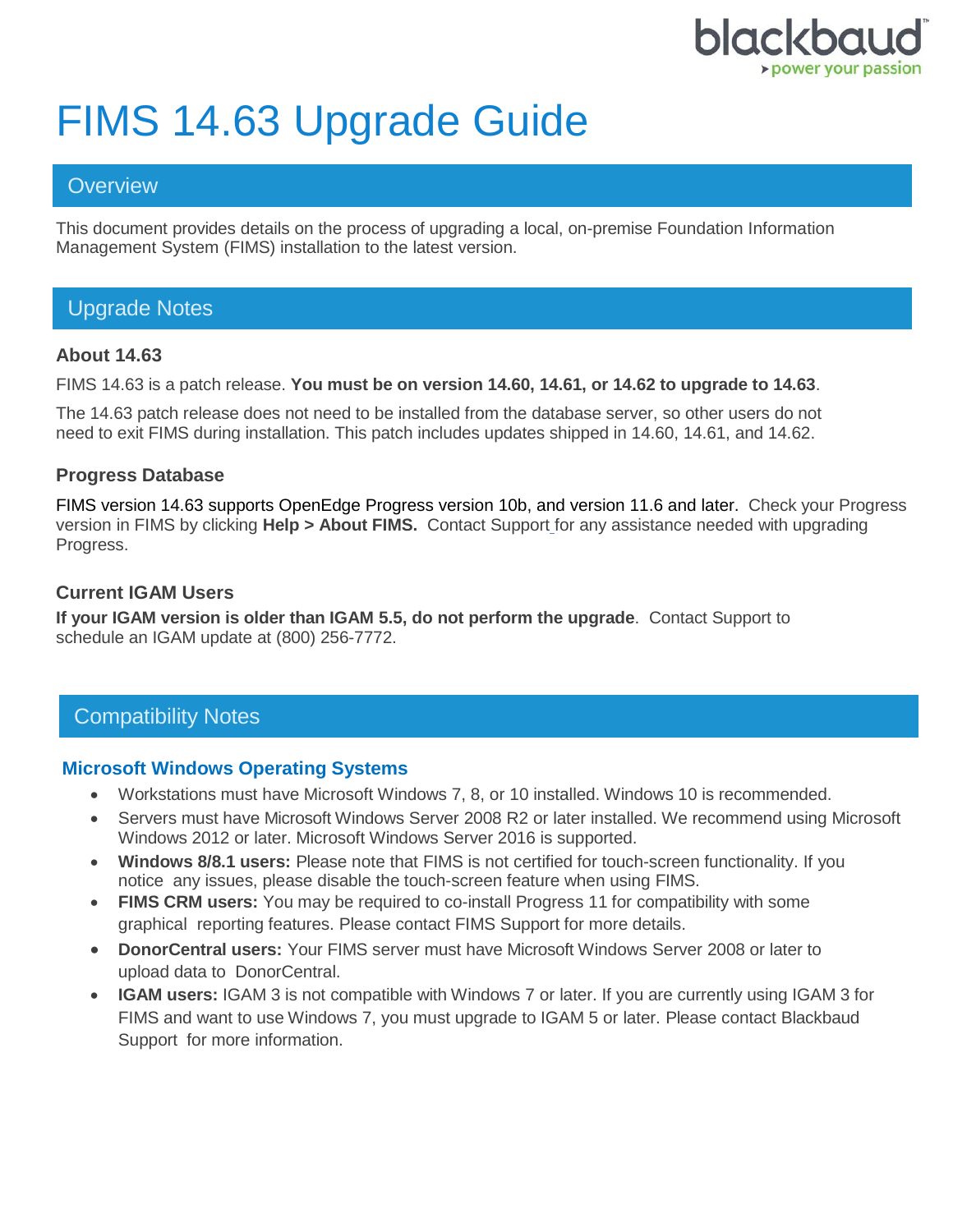### **Crystal Reports**

If you use Crystal Reports, note that reports written in Crystal Reports earlier than version 9.0 cannot connect to Progress 10.x databases.

If you have reports written in an earlier version of Crystal, you must upgrade to Crystal 10 or higher and convert your reports to use them with FIMS version 14.x.

FIMS version 14.60 and later with Progress OpenEdge version 11 requires an upgrade to Crystal version 13. See the 14.60 [Release notes](https://www.blackbaud.com/files/support/guides/microedge/fims/fims1460update_releasenotes.pdf) for information.

#### **OS**

OS updates are not automatically certified but are supported when the OS vendor guarantees backwards compatibility with the baseline OS level. Certification of OS updates may be performed if the backwards guarantee compatibility of the OS Service Pack / Maintenance Pack is questionable.

#### **Microsoft Office**

Office 365 users, please note that only a desktop installation of **Office 2007/2010/2013** connected to Office 365 is fully compatible.

## **Support**

#### **Need Help or Have Questions?**

If you have questions or need assistance in any way, please contact Support.

**Support Hours:** M-F, 8:30 am – 8:00 pm ET

**Phone:** (800) 468-8996, option 1

1. **Online:** Visit Case Central at [https://www.blackbaud.com/casecentral/casesearch.aspx.](https://www.blackbaud.com/casecentral/casesearch.aspx) Click the **Case** tab at the top and click **Create New Case**.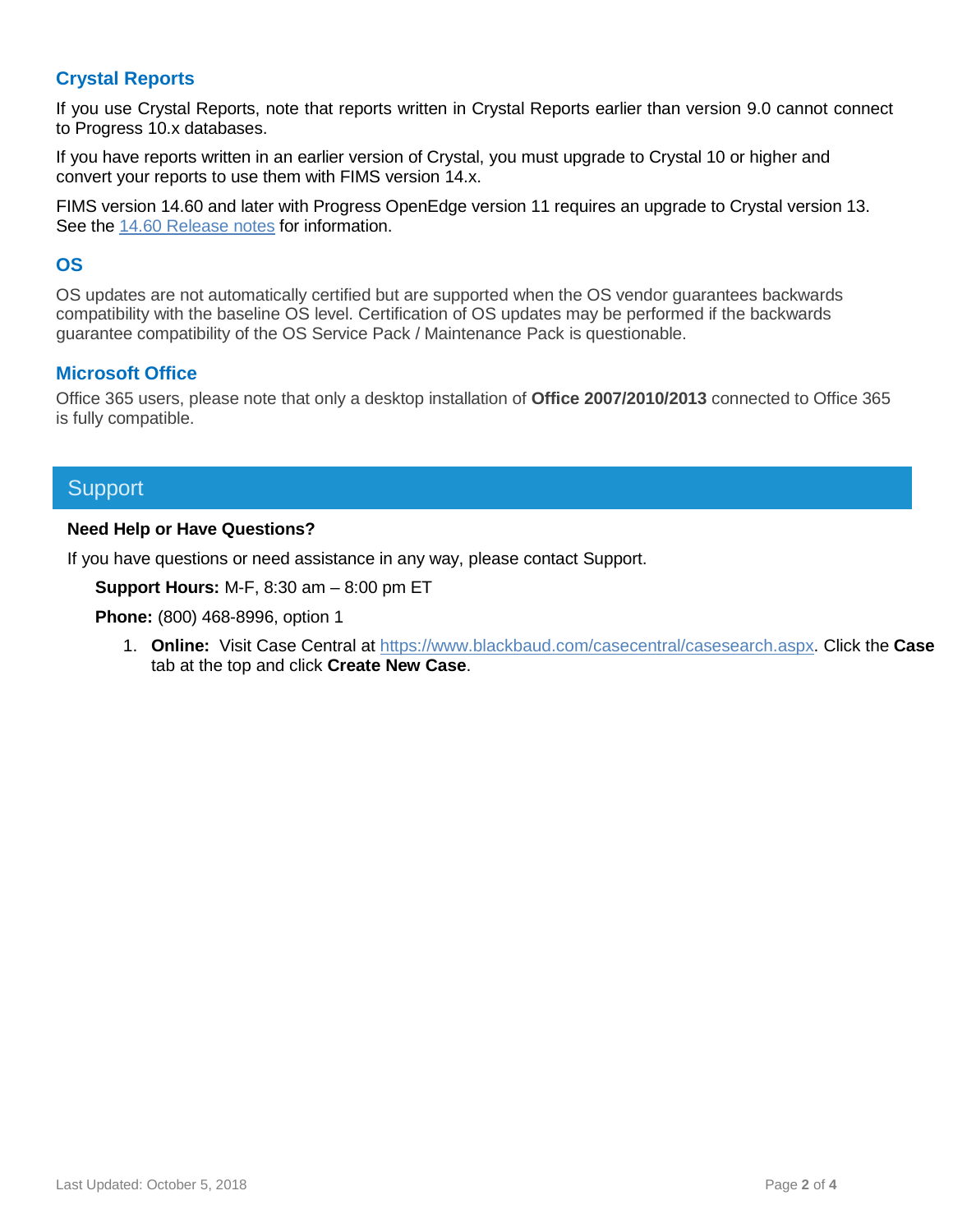**Prerequisite:** You must be on version 14.60, 14.61, or 14.62 to install 14.63.

1. Download **p1460t63.zip** from [Blackbaud Downloads](https://www.blackbaud.com/support/downloads/downloads.aspx) (

[https://www.blackbaud.com/support/downloads/downloads.aspx\)](https://www.blackbaud.com/support/downloads/downloads.aspx) to any workstation where you'll apply the update.

- 2. Copy the FIMS Patch file to a FIMS subfolder on the server or workstation on which the patch is being installed:
	- Server Location:  $X:\n\rho\to W$  is the letter of the drive where FIMS is installed)
	- Workstation location: N:\found\FIMS
- 3. Log in to FIMS.
- 4. Open **Tools > System Utilities > FIMS Update and Patch Utility**.
- 5. Click **Browse** and select the patch file named **p1460t63.zip**.
- 6. Click **Install**.
- 7. When a FIMS email prompt displays **Update Complete**, click **Send**.
- 8. In FIMS, select **Help> About FIMS** to verify the FIMS version is **14.63** dated **9/06/2018.**